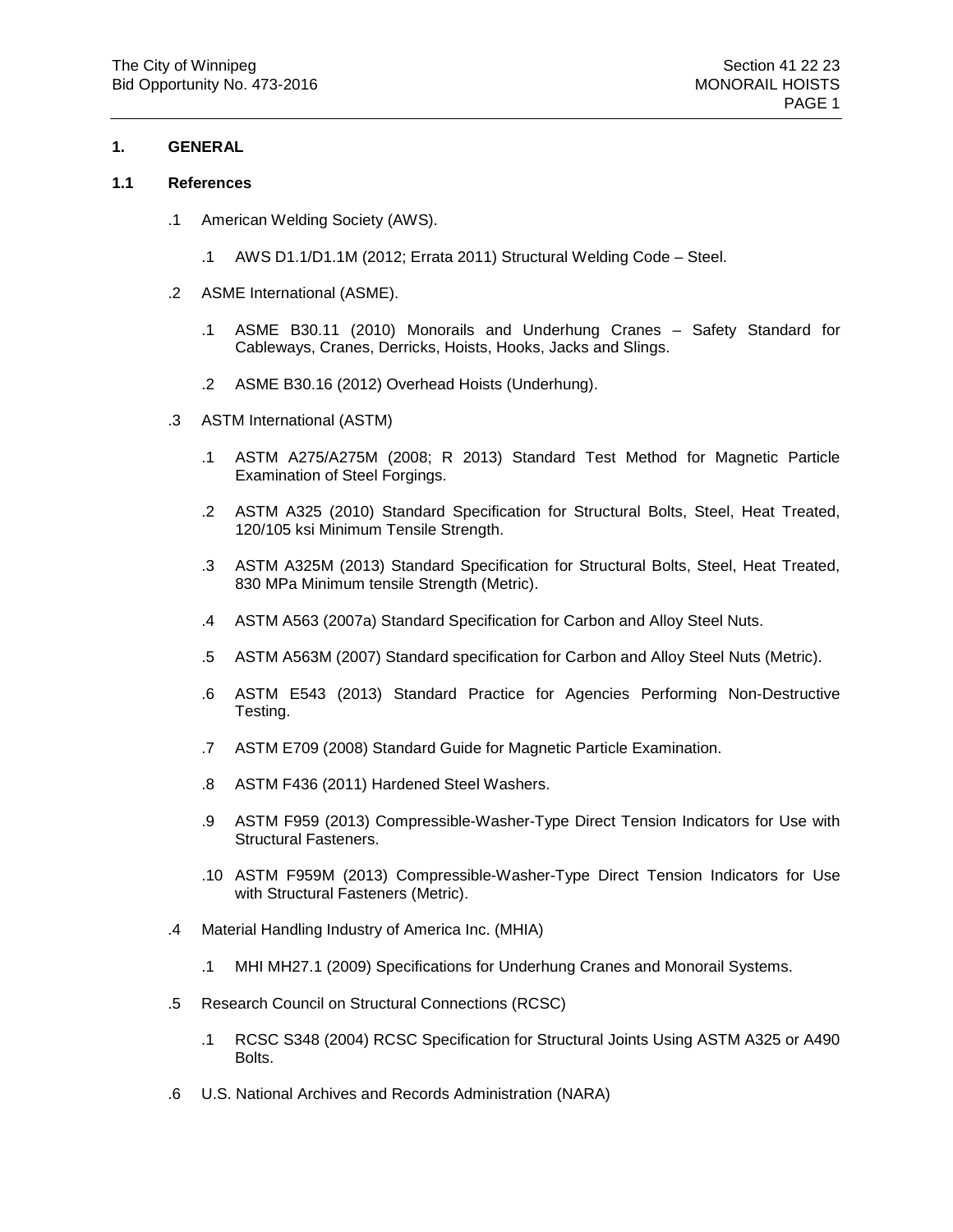.1 29 CFR 1910.179 Overhead and Gantry Cranes.

### **1.2 System Description**

- .1 Provide a monorail system with manual hoist and plain type (hand operated) trolley complete, tested and ready for operation. Monorail, hoist, trolley, equipment, materials, installation, examination, inspection and workmanship shall conform to the applicable requirements of ASME B30.11, ASME B30.16, ASME HST-2, MHI MH27.1 and MHI MH27.2, as modified and supplemented by this specification.
	- .1 Design Data: Structural Design Calculations
		- .1 Submit structural design calculations verifying the size of structural members, structural supports (fittings, rods, brackets, and components), and lifting beams for the track beam system. Include stress and loading diagrams. Submit calculations with monorail drawings. Submit additional product for commercially procured items, including as a minimum, the following items:
			- .1 Bumpers
			- .2 End Stops
	- .2 Design Requirements
		- .1 Submit shop drawing showing crane capacity, hook envelope and the general arrangement of the track beam system, including curves and switches, clearances, principal dimensions, details of structural connections, and all component details. Manufacturer's catalog data will suffice for items of standard manufacturer. Refer to Structural drawings for general arrangement.

## **1.3 Submittals**

- .1 Provide submittals in accordance with Section E4 Shop Drawings.
- .2 Shop Drawings
	- .1 Monorail system, including attachments to structure.
- .3 Product Data
	- .1 Monorail Track System
	- .2 Manual Hoist
	- .3 Trolley
	- .4 Hook Proof Test
	- .5 Bumpers
	- .6 End Stops
	- .7 Manufacturer's Published Tables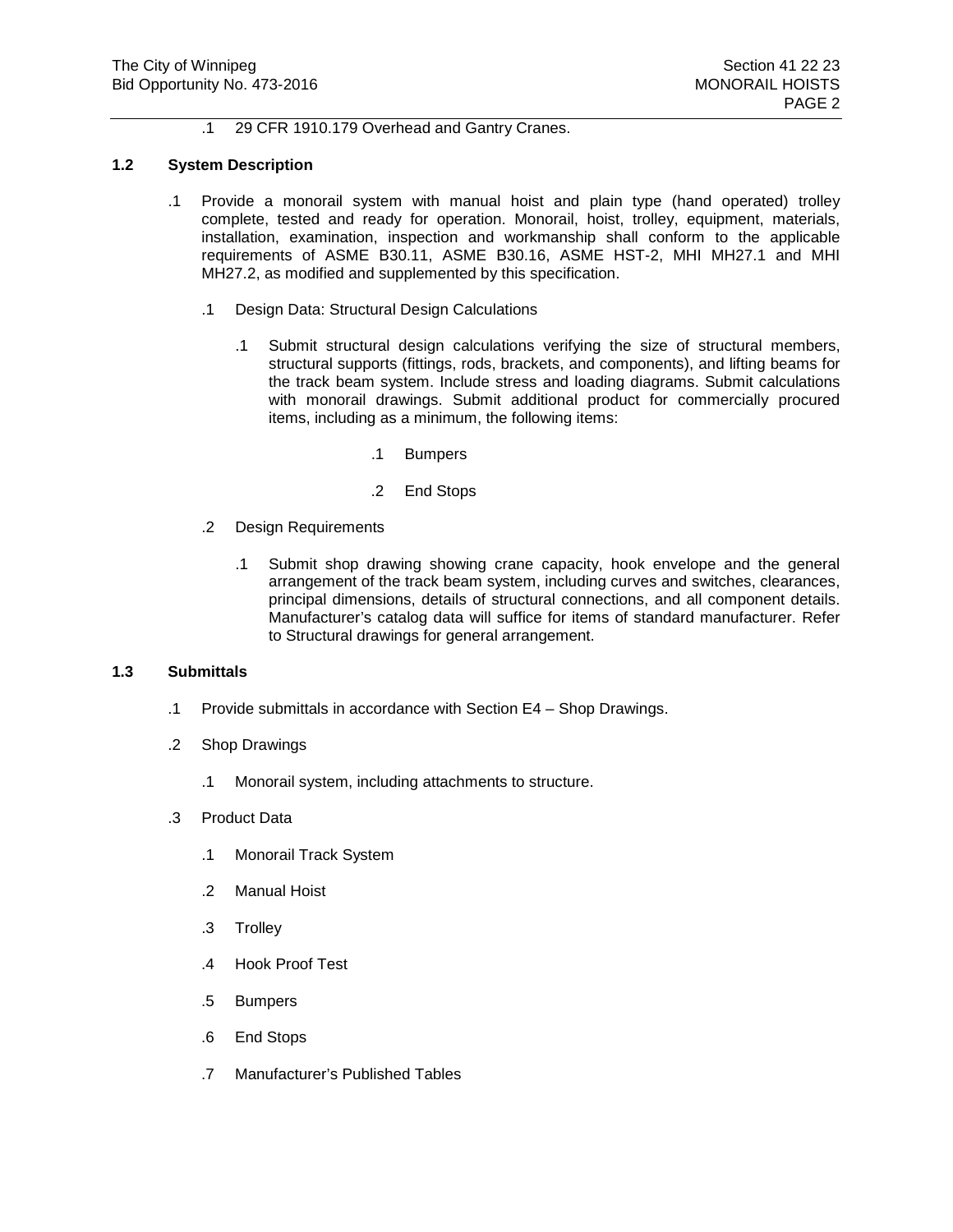- .8 Manufacturer's descriptive data and technical literature, performance charts and curves, catalog cuts, and installation instructions, and parts list.
- .9 Identification plates
- .4 Design Data
	- .1 Structural Design Calculations.
	- .2 Structural and Load Capacity Calculations.
- .5 Test Reports
	- .1 125 Percent Rated Load Test
	- .2 No-Load Test
	- .3 Post-Erection Inspection
	- .4 Operational Tests
	- .5 Load Chain Poof Test
	- .6 Hook NDT Report
	- .7 Tests and inspections reports. Magnetic particle inspection of hook and hook nut results.
- .6 Certificates
	- .1 Compliance with all listed Standards.
	- .2 Semi-Annual Overload/Safe for Testing.
	- .3 Hazardous Material.
	- .4 Brake Settings.
	- .5 Runway Straightness/Levelness.
	- .6 Hook Proof Test.
- .7 Operation and Maintenance Data
	- .1 Monorail with hoist system, all components, data package.
	- .2 Submit Closeout Data Package per Section 01 78 00 Closeout Submittals.

# **1.4 Quality Assurance**

.1 Certificates: (Load Chain)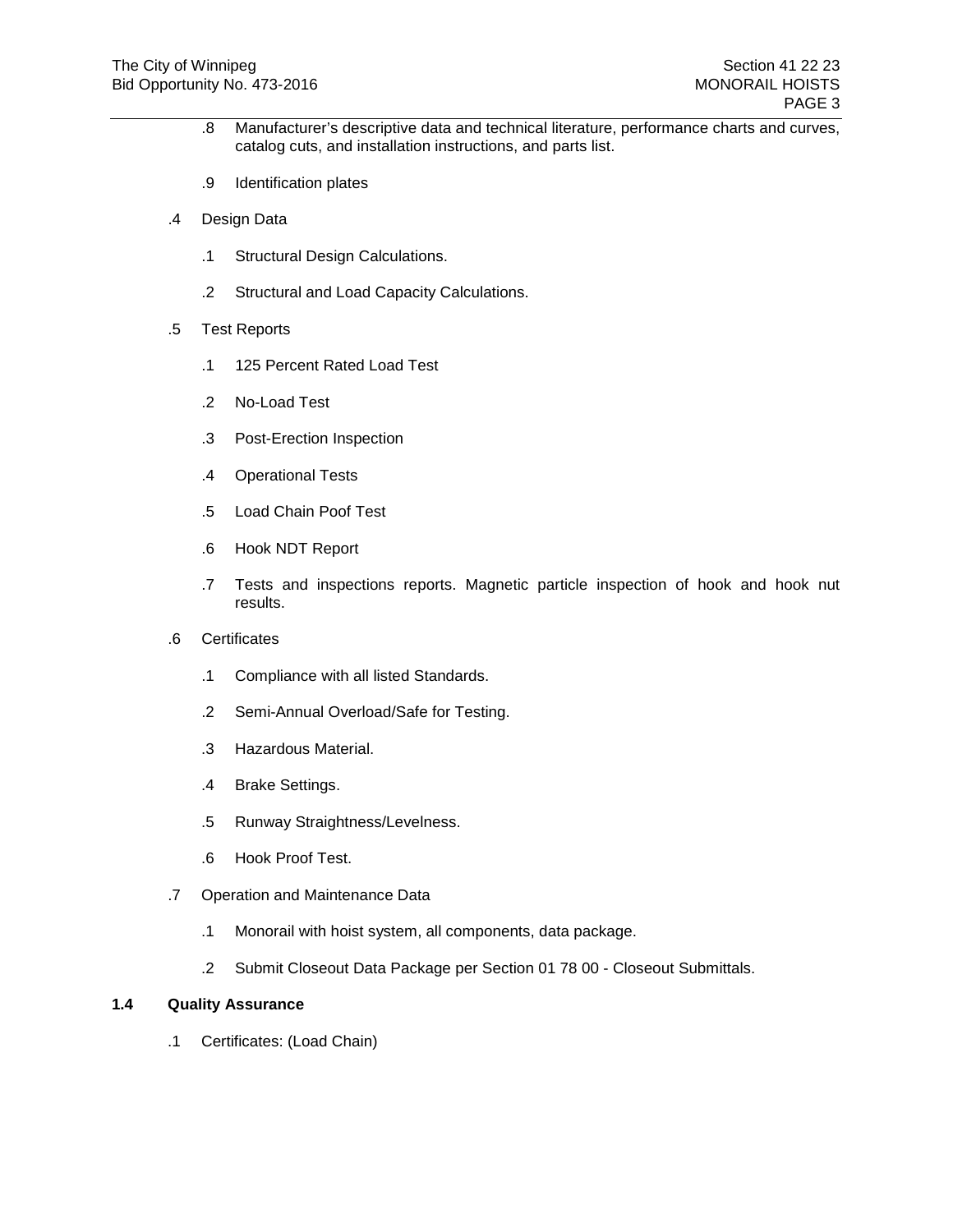- .1 Certification of minimum Load Chain Proof Test, clearly indicating load chain breaking strength for each hoist, and clearly identified for traceability. Submit factory certification of load chain rated capacity.
- .2 Certification that the hoist, hook, and trolley system contains no hazardous material, asbestos, cadmium, lead, elemental mercury, or PCB's.
- .3 Semi-Annual Overload/Safe for Testing certification that the hoist, hook, and trolley system is safe to test on a semi-annual overload basis with a test load of 131.25 percent of rated capacity with no detrimental effects.
- .4 Certification that the hoist, hook, and trolley system design and fabrication is in compliance with all listed standards.
- .5 Hook Proof Test certification that the hoist hook was subjected to a minimum static load of 200 percent of rated capacity for at least 10 minutes without deformation.
- .6 Runway Straightness/Levelness certification that the straightness, levelness, and elevation of the monorail system meet MH27.1 requirements.
- .7 Certification of brake settings, including the allowable range of adjustment for hoist and trolley brakes and the initial setting of each.
- .2 Pre-Erection Inspection
	- .1 Before erection, the Contractor (and the manufacturer's representative) shall jointly inspect the monorail and hoist systems and components at the job site to determine compliance with specifications and manufacturer's data and shop drawings as approved. Notify the Contract Administrator 3 days before the inspection.

# **1.5 Delivery, Storage and Handling**

- .1 Delivery and Storage
	- .1 Inspect materials delivered to site for damage; unload and store with minimum handling. Store materials on-site in enclosures or under protective coverings. Protect materials not suitable for outdoor storage to prevent damage or corrosion during periods of inclement weather, including subfreezing temperatures, precipitation, and high winds. Store materials susceptible to deterioration by direct sunlight under cover and avoid damage due to high temperatures. Do not store materials directly on ground. When special precautions are required, prominently and legibly stencil instructions for such precautions on outside of equipment or its crating.
- .2 Handling
	- .1 Handle materials in such a manner as to ensure delivery to final location in undamaged condition. Make repairs to damaged materials at no cost to the City.

#### **1.6 Maintenance**

.1 Submit Monorail with hoist system, all components, Data Package for the entire monorail system in accordance with Section 01 78 00 - Closeout Submittals.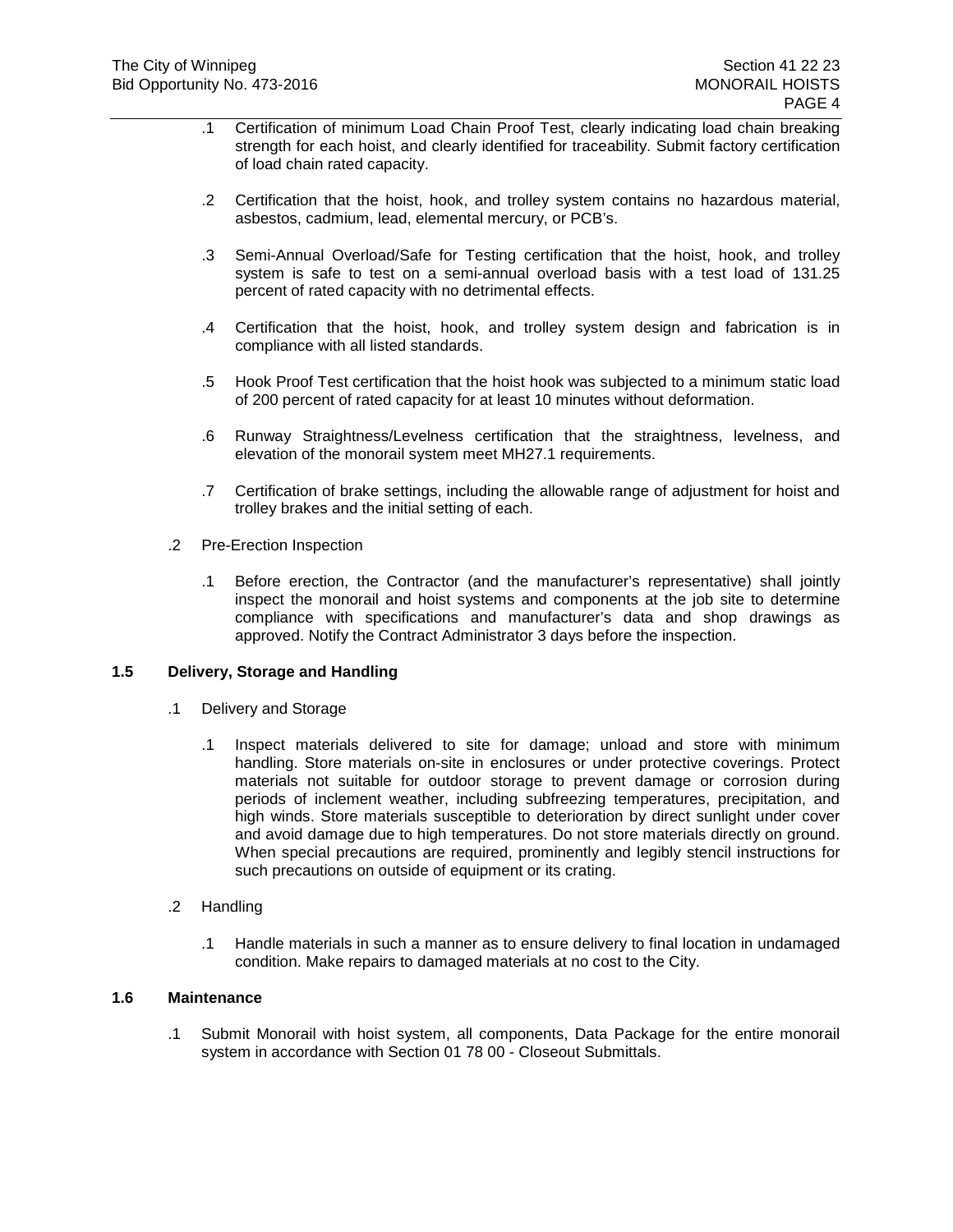# **2. PRODUCTS**

### **2.1 Identification Plates**

.1 Provide manufacturer installed identification plates of non-corrosive metal showing, in clearly legible permanent lettering, the manufacturer's name, model number, capacity rating in kilograms, and other essential information. Also provide monorail track beam identification plates showing the capacity of the system, in kilograms, legible from the floor and from either side of the monorail track beam.

#### **2.2 Overhead Monorail System**

- .1 Provide overhead monorail system conforming to MHI MH27.1, Duty Class C, for outdoor service, with a hand operated chain hoist mounted on a movable trolley. Provide plain type (hand operated) trolley. The hoist and trolley shall meet the design requirements specified in ASME HST-2, Duty Class H3.
	- .1 Capacity and Speed
		- .1 Provide monorail system with a minimum rated capacity of 1500 kilograms. The hook lift capacity and speed shall be the manufacturer's standard within the limits specified above. The hook lift maximum height limit is 4.5 m above the intermediate floor, and at its lowest point 6.75 m below the intermediate floor.
	- .2 Material and Design Requirements
		- .1 Monorail hoist system shall include the following design requirements:
			- .1 Provide safety (drop) lugs or a functional equivalent on the trolley frame to prevent derailment in the event of wheel failure.
			- .2 The hoists and trolley shall be capable of general service all weather outdoor (-18 to 38 degrees c) working conditions.
	- .3 Safety
		- .1 Comply with the mandatory and advisory safety requirements of ASME B30.11 and ASME B30.16. The Contractor is responsible for checking the proper operation and condition of safety devices, mechanical equipment, and structural assemblies prior to installation. Immediately report any observed defective components and replace. Submit structural and load capacity calculations verifying a design safety factor of 5 to 1 to ultimate strength of weakest material used for any track suspension device or support which is not a standard cataloged product of the manufacturer.

### **2.3 Monorail Track System**

- .1 Track system shall conform to MHI MH27.1 except as modified and supplemented in this section. Provide patented track beam sections fabricated by a manufacturer regularly engaged in production of this type of beam. The maximum allowable vertical and lateral deflection shall conform to CMAA 74, with the hoist(s) at rated load(s) and at any location(s). Rail separation at joints shall not exceed 1.59 mm.
	- .1 Track Beam System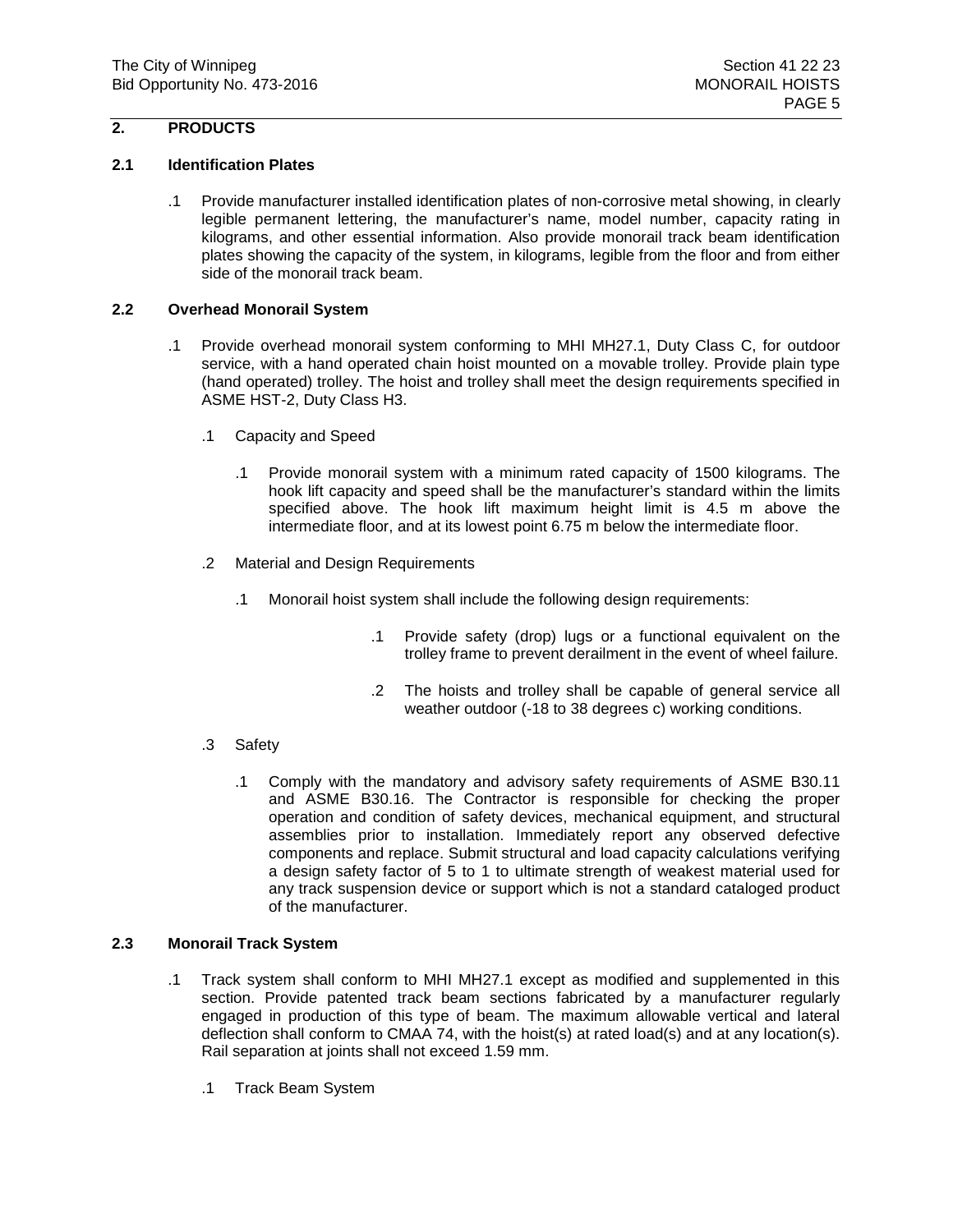- .1 Provide the track beam system with trolley stops at all open end locations. The stops shall retain the hoist on the track. Stops shall contact the wrap-around type trolley frame.
- .2 Track Suspension System
	- .1 Provide rigid type monorail suspension. Design and installation of the monorail track beam suspension system is the responsibility of the Contractor. Support monorail track system using only the structural members indicated on the drawings. Provide additional supports as required to carry lateral and longitudinal monorail track system loads to the structural members shown.
		- .1 Suspend the monorail track beam with the manufacturer's standard cataloged suspension products. Submit manufacturer's published tables verifying the sizing of any track beam and suspension system.
		- .2 Make bolted connections to supporting structure, excluding hanger rods, with ASTM A325M, ASTM A325 bolts, ASTM A563M, ASTM A563 nuts, and ASTM F959M ASTM F959 load indicator washers, or ASTM F436 hardened washers. ASTM A325M ASTMA325 bolts shall be fully pre-tensioned in accordance with RCSC S348.
		- .3 Attach the system to concrete slab using cast-in studs or anchors, ensuring adequate embedment to accommodate loads. Chemical anchors are not acceptable.

## **2.4 Manual Hoist**

.1 Provide manual hoist and trolley, ASME HST-2, trolley suspension. Provide trolley and wheels suitable of operation on the steel monorail track beam provided, having not less than four wheels.

#### **2.5 Trolley**

.1 Provide a manual trolley designed to operate from the track beam section furnished under this contract.

#### **2.6 Brakes**

- .1 Hoist Load Brake
	- .1 Provide hoist load brake that is capable of stopping and holding a 131.25 percent test load. If dynamic braking is not included, provide a hoist mechanical load brake that is capable of stopping and holding a 131.25 percent test load. If the hoist has more than one brake, each brake shall independently stop and hold 131.25 percent of rated capacity.

# **2.7 Load Block and Hook**

.1 Provide safety hook fitted with self-closing, spring loaded steel safety latch, and with hook nuts keyed to hook shanks by means of a setscrew installed in a plane parallel to the longitudinal axis of the hook shank, or by any other similar easily removable securing device. Provide unpainted hook and hook nut, permanently marked with an identification number.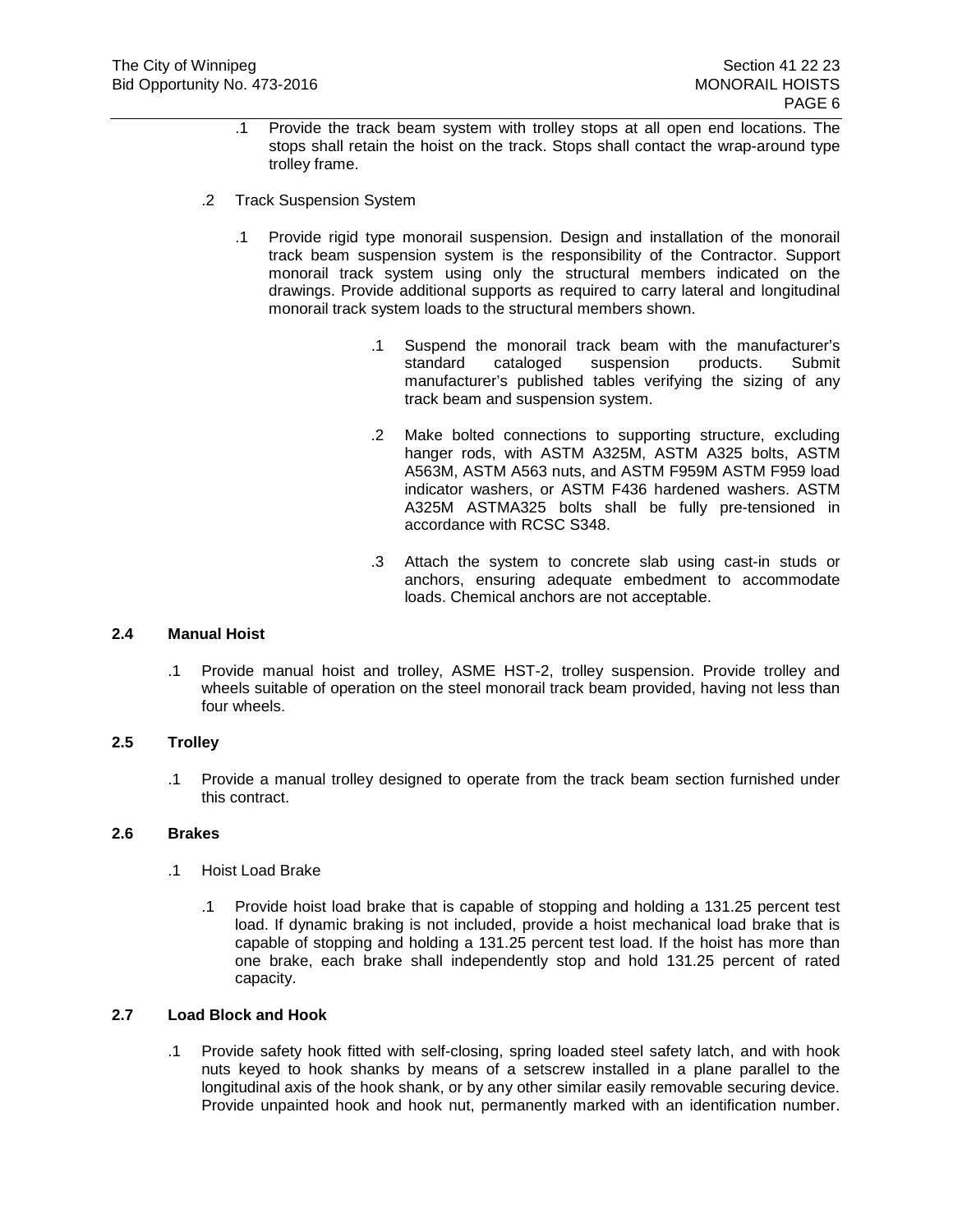Clearly mark the hook and hook nut with a unique identification number corresponding to the number used in non-destructive test (NDT) reports.

- .1 Non-Destructive Testing
	- .1 The following requirements apply:
		- .1 The Hook NDT Report supplier shall provide a letter certifying that the requirements of ASTM E543 are met.
		- .2 The NDT supplier shall develop, and submit for review, procedures, including technique sheets specific to the types, shapes, and sizes of the parts being examined (eg. shank hook, eye hook, duplex hook, eye bar nut). For the magnetic particle method, the procedures shall adequately describe the orientation of the hook or nut, or pin with the magnetizing equipment.
		- .3 These procedures shall be reviewed by a Level III examiner who is independent of the NDT supplier and is certified in the applicable NDT method.
- .2 Hook and Hook Nut Magnetic Particle Inspections
	- .1 The hook and hook nut shall be magnetic-particle inspected in compliance with ASTM E709 over the entire area in accordance with ASTM A275/A275M, with the following restrictions: do not use DC yokes (including switchable AC/DC yokes used in the DC mode) and permanent magnet yokes. Do not use automatic powder blowers or any other form of forced air other than from a hand-held bulb for the application or removal of dry magnetic particles. Remove arc strikes. Equipment ammeters shall have an accuracy of plus or minus 5 percent of full scale (equipment ammeter accuracy other than that stated is acceptable provided the MT procedure states that a magnetic field indicator is used to establish and verify adequate field strength for the aspects of the inspection). The acceptance standard is no linear indications greater than 1.59 mm.

# **2.8 Bearings**

.1 All bearings except those subject to a small rocker motion shall be anti-friction type. Provide a means for lubrication for bearings not considered to be lifetime lubricated by the manufacturer.

#### **2.9 Painting System**

.1 Provide manufacturer's standard painting (brilliant yellow) of components. Provide a primer and a finish coat. Blast clean all components prior to painting. Primer shall be inorganic zinc type. Provide epoxy finish coat formulated for marine environments. Paint coats shall be smooth and even, free of runs, sags, orange peel, or other defects.

### **3. EXECUTION**

#### **3.1 Erection and Installation**

.1 Erect and install the monorail system, complete in accordance with the approved submittals and in condition to perform the operational and acceptance tests.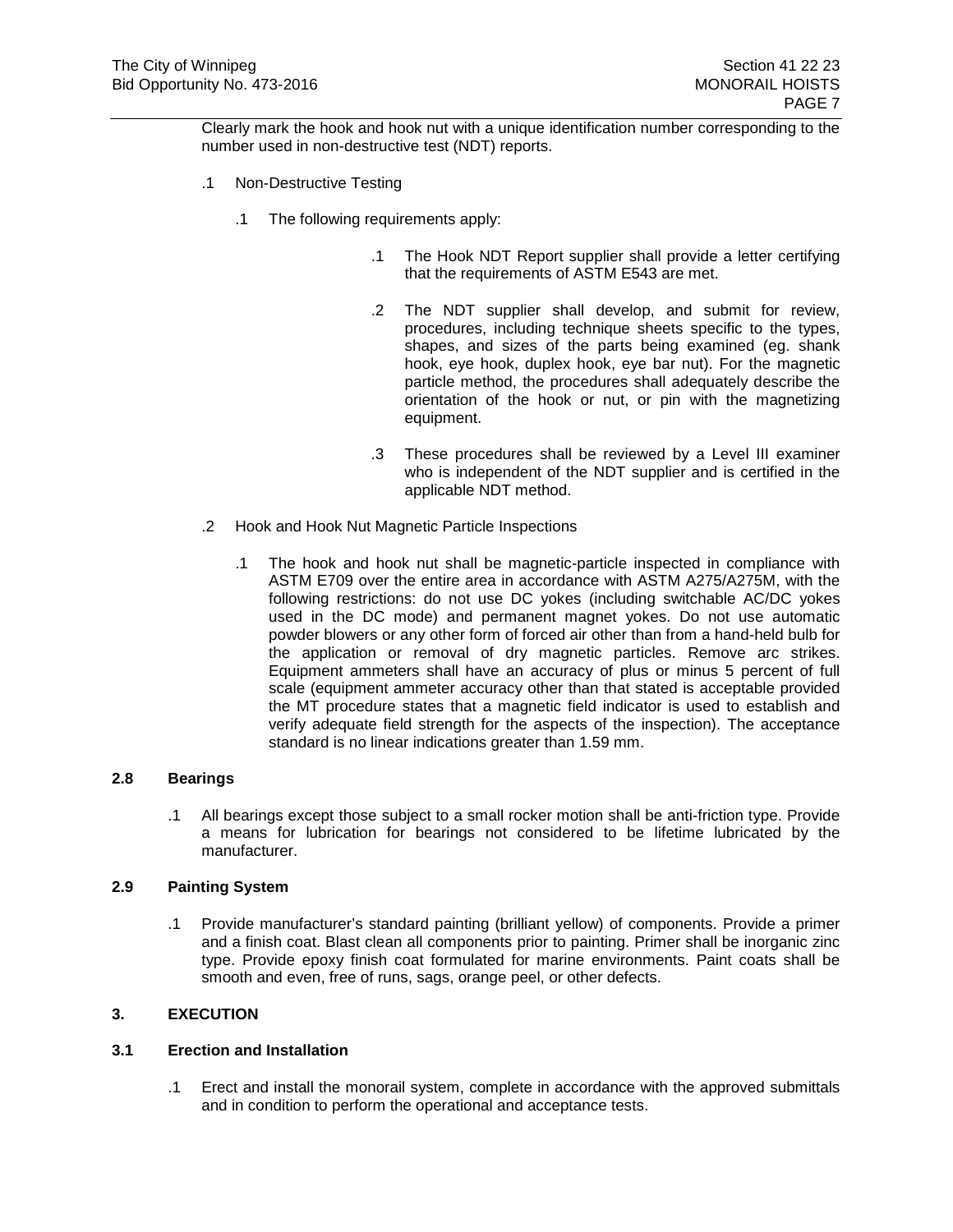## **3.2 Erection Services**

.1 Provide supervisory erection services from the monorail system manufacturer.

#### **3.3 Field Quality Control**

- .1 Post-Erection Inspection
	- .1 After erection, the Contractor, the Contract Administrator, and a representative of the manufacturer shall jointly inspect the monorail and hoist systems and components to determine compliance with specifications and accepted submittals. Notify the Contract Administrator 3 days before the inspection. A list of deficient items, including a determination of criticality will be provided to the Contractor for corrective action. Outstanding items shall be noted for correction during the inspection. Items considered critical (load bearing, load controlling, or operational safety devices) shall be corrected prior to further testing. Upon correction, provide a report of the inspection indicating the monorail system is considered ready for operational tests.
- .2 Operational Tests
	- .1 After erection and inspection, test the monorail system, hoist, and trolley as specified herein. Test the system in service to determine that each component of the system operates as specified, is properly installed and adjusted, and is free from defects in material, manufacturing, installation, and workmanship. Rectify all deficiencies disclosed by testing and retest the system or component to prove the monorail system is operational.
	- .2 Furnish test loads, operating personnel, instruments, and other apparatus as necessary to conduct field tests on hoist and monorail. Perform test and final adjustments of the equipment under the supervision of the Contract Administrator.
- .3 Test Data
	- .1 Record test data on appropriate test record forms suitable for retention for the life of the monorail system. Compare recorded values with design specifications or manufacturer's recommended values. Abnormal differences (ie. greater than 10 percent from manufacturer's or design values), shall be justified or appropriate adjustments performed. In addition, note any high temperatures or abnormal operation of any equipment or machinery, investigate and correct.
- .4 Hook Tram Measurement
	- .1 Measure hook for hook throat spread before and after load test. Establish a throat dimension base measurement by installing two tram points and measuring the distance between these tram points (plus or minus 0.4 mm). Record this base dimension. Measure the distance between tram points before and after load test. An increase in the throat opening from the base measurement is cause for rejection.
- .5 No-Load Test
	- .1 Hoist: raise the load hook the full operating lift distance and verify satisfactory operation of hoist.
	- .2 Trolley: operate trolley assembly the full length of the monorail in both directions. Verify satisfactory operation (operate all rail switches).